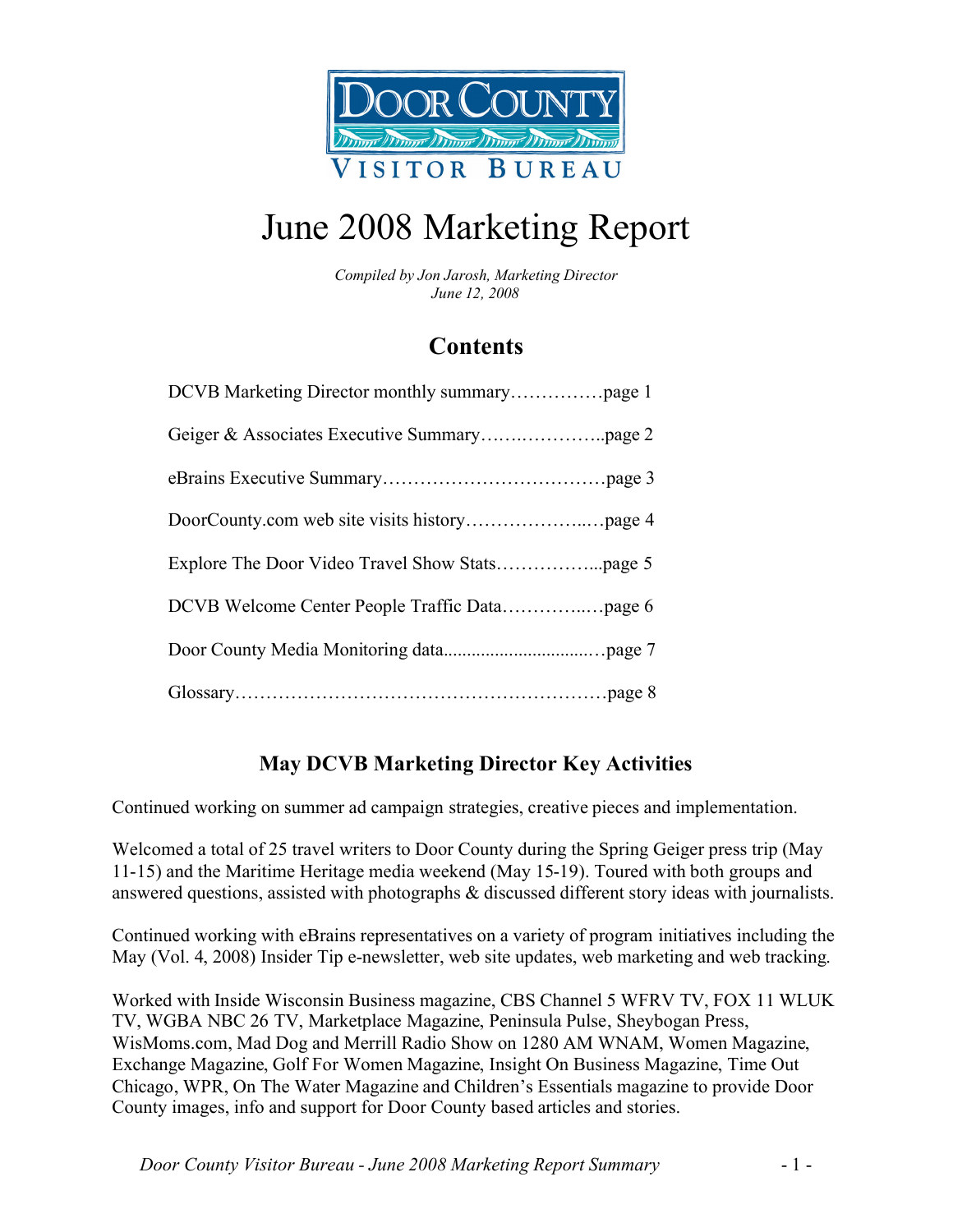### **GEIGER & ASSOCIATES MEDIA MARKETING UPDATE – JUNE 2008**

- $\checkmark$  Including the July 8-13, 2007, October 14-19, 2007, February 21-24, 2008, May 11-15, 2008 and May 15-19, 2008 press tours, a total of 92 journalists (64 for the current contract) have visited Door County (as part of a group or individual trips) for the purposes of editorial research.
- $\checkmark$  As a result of Geiger & Associates group editorial press tours and media liaison activities on behalf of the DCVB, **63** articles have been placed in print, radio or online media.
- ¸ These articles have reached an audience of **7,449,264** readers/listeners/viewers.
- $\checkmark$  If these articles had been purchased in the form of paid advertising, it would have cost the Door County Visitor Bureau **\$612,880.00**. The Ad Value Equivalency (AVE) represents a **143% ROI**.
- $\checkmark$  In-kind contributions from local DCVB industry partners for July 8-13, 2007, October 14-19, 2007, February 21-24, 2008, May 11-15, 2008 and May 15-19, 2008 group editorial press tours total \$95,429.75. Complimentary airfare Geiger & Associates has arranged to have donated (for all press tours) on behalf of this program totals \$38,000.00. The total amount of in-kind contributions for this program thus far is \$133,429.75 representing costs the DCVB did not incur.
- $\checkmark$  Obtained anticipated editorial dates from journalists for articles resulting from press tours; some approximate dates obtained so far are:
	- o Toronto Sun (Canada), June 2008 (obtaining)
	- London Free Press (Canada), June 2008 (obtaining)
	- o Desoto Magazine, June 2008 (obtaining)
	- o Ranch & Coast (photo), June 2008 (obtaining)
	- o Emerald Coast Magazine (FL), June/July 2008
	- o Evansville Living Magazine (IN), July 2008
	- o Reunions Magazine, Summer 2008<br>○ Relish (national newspaper insert). 9
	- Relish (national newspaper insert), September 2008
	- o AAA Living, September/October 2008 (The Swede Life)
	- o SkyWest Magazine (United Express edition), September/October 2008
	- o American Driver Magazine, January 2009
	- o AAA Journeys, January/February 2009
	- $\circ$  AAA Home & Away Midwest, 2009
	- o Art Showcase Magazine (MI), TBA 2008
	- o View Magazine, TBA
	- o San Diego Magazine, TBA
	- o Hometown News Group (WI), TBA
	- o News Publishing Group (WI), TBA
- $\checkmark$  Geiger & Associates continues to respond on a daily basis to media inquiries for Door County press kits, information, images and copy verification to accompany anticipated editorial coverage.
- $\checkmark$  Continued planning and information gathering for Door County press kit development.
- $\checkmark$  Conducted the May 11-15 and May 15-19, 2008 press tours with a total of 25 participating journalists.
- $\checkmark$  Designed, developed and completed 10 press kit feature drafts for DCVB approval and distribution.
- $\checkmark$  Geiger & Associates is creating itineraries, making arrangements and preparing for three more press tours between now and the end of July:

June 26-29, 2008 – Arts-focused media weekend July 13-18, 2008 – Summer press tour July 31-August 3, 2008 – Culinary themed media weekend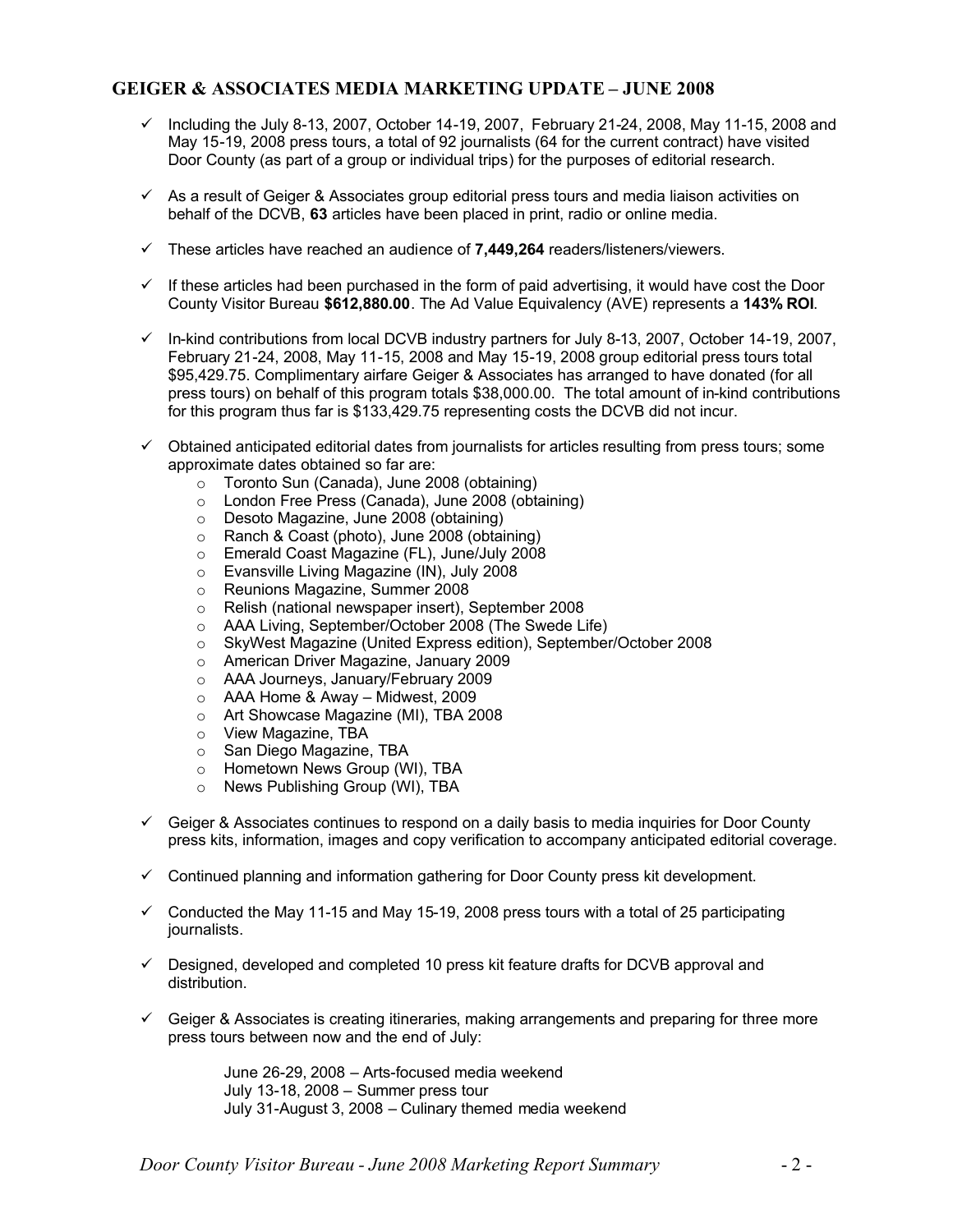



### **DOOR COUNTY ONLINE MARKETING EXECUTIVE SUMMARY June, 2008**

#### **WEBSITE STATISTICS**

|               |         |         | $%$ Change |         | $%$ Change |                 |          |        |
|---------------|---------|---------|------------|---------|------------|-----------------|----------|--------|
| Mav-08        | May '08 | Apr-08  |            | May '07 |            | <b>2008 YTD</b> | 2007 YTD | Change |
| Site visits   | 270,300 | 223,337 | 21%        | 185,350 | 46%        | .021.<br>.759   | 610.999  | 67%    |
| Unique visits | 66.476  | 51,967  | 28%        | 58,361  | 14%        | 243,883         | 188.498  | 29%    |

*\*Smarter Stats*

### **DASHBOARD**

| <b>MAY '08 TO DATE</b> | Contract           | Contract      |                                |                          |
|------------------------|--------------------|---------------|--------------------------------|--------------------------|
|                        | <b>Impressions</b> | <b>Clicks</b> | <b>Impressions</b><br>To Date* | <b>Clicks To</b><br>Date |
| <b>Insider Tip</b>     | 164,438            | 7,424         | 1,218,883                      | 59,569                   |
| Pay Per Click          | 1,116,013          | 6,788         | 13,902,816                     | 39,040                   |
| $HVN$ Q1*              | 116,760            | 1,668         | 199,080                        | 2,844                    |
| $PI*$                  | 4,139,416          | 272           | 12,166,704                     | 772                      |
| <b>Total</b>           | 5,536,627          | 16,152        | 27,487,483                     | 102,225                  |

*\*does not include SEO numbers, nor welcome/auto-responder emails \*impressions and/or clicks may be estimated against a search metric*

**DATABASE** – approximately 120,000 records (after May's deployment); includes the most recent spring '08 PI (Per Inquiry) Internet leads.

### **OTHER:**

**Volume 4/May Insider Tip** – Deployed on May  $6<sup>th</sup>$  to 92,398 opted-in consumers with a remail to nonopeners on May 13th. "Door County is Picture Perfect" promoted moving all around the county with a camera, promoted Door County events, the Festival of Blossoms and promoted the spring photo gallery. We picked photography as a major topic based on some of the findings from the Online Audit and the Nielsen @Plan projects. The most highly clicked items were the prize giveaway, the Festival of Blossoms feature, the Vacation Guide link, the spring photo gallery and the lighthouses link within the Featured Itinerary Idea.

**Per Inquiry (PI) Internet leads/Spring '08** – Approximately 27,233 leads gathered to date, approximately 33,767 to still be acquired. All will be added to the Door County database and are fully opted-in to receive communications.

**Pay Per Click** – The PPC program has been escalated for the summer season; 6,788 clicks to the site in May and over 1million impressions of DoorCounty.com on Yahoo and Google. The 'Branded' category of keywords (door county, door county, Wisconsin, door county wi, door county wis, etc.) are receiving the highest click through rate (5.03% in May) and is also the category of keywords with the highest 'click to action' (consumers clicked from the offer at Yahoo and Google to 'action' pages on the site; signed up for the Insider Tip, ordered the Vacation Guide, etc.). The booking page was the highest action taken by the PPC consumers for the month of May, telling us that searching consumers are very interested in finding lodging.

### *\*Glossary of terms/acronyms can be found on page 8 of this report.*

*Door County Visitor Bureau - June 2008 Marketing Report Summary* - 3 -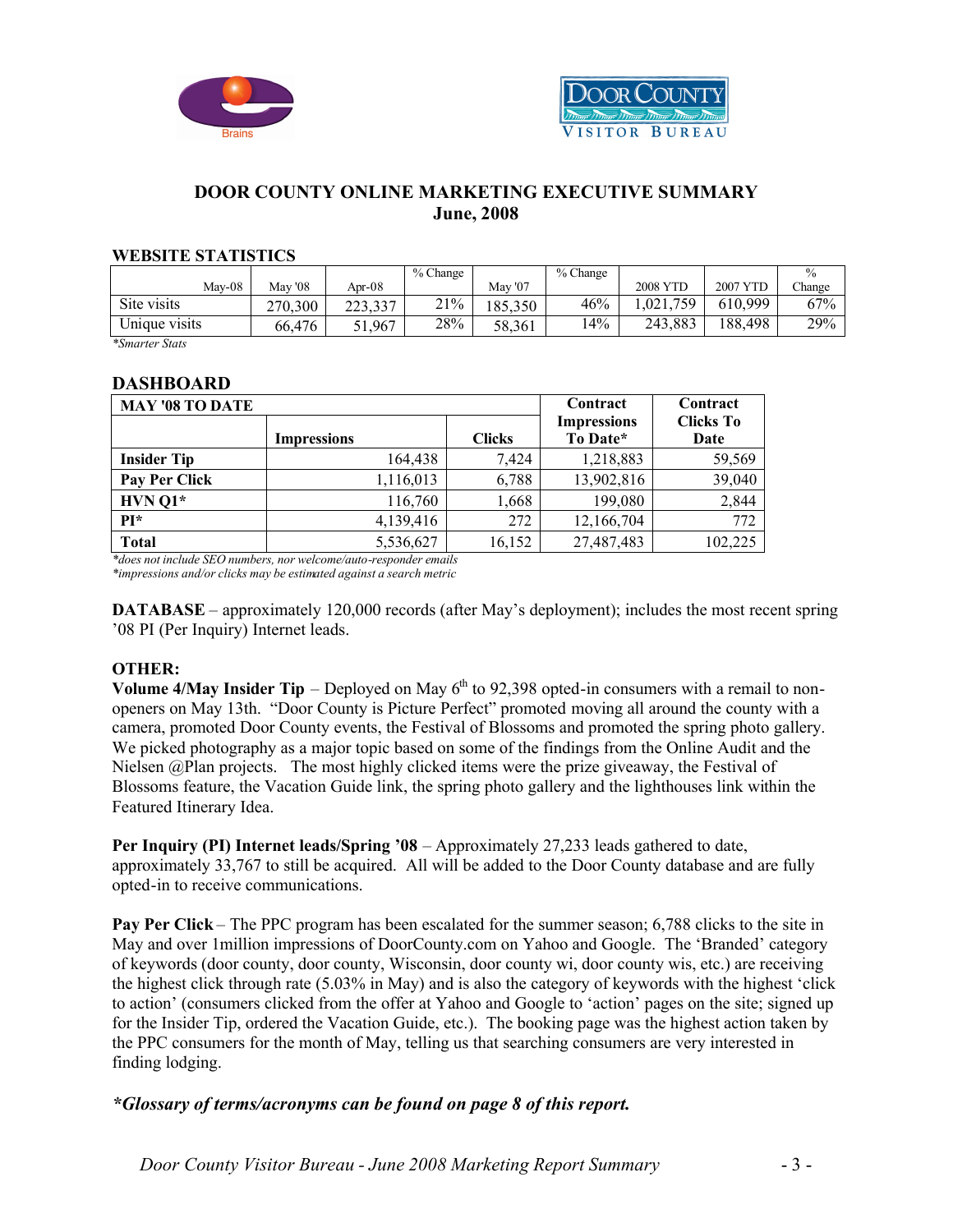

### **Web Site Visits – www.DoorCounty.com**

| Month        | 1999    | 2000    | 2001    | 2002    | 2003      | 2004    | 2005      | 2006      | 2007      | 2008      |
|--------------|---------|---------|---------|---------|-----------|---------|-----------|-----------|-----------|-----------|
| Jan          | 42,272  | 39,771  | 51,592  | 53,592  | 71,118    | 74,461  | 97,924    | 83,410    | 103,816   | 178,573   |
| Feb          | 48,205  | 45,410  | 49,120  | 51,463  | 70,790    | 65,981  | 67,857    | 74,979    | 92,824    | 160,761   |
| <b>March</b> | 33,695  | 59,056  | 61,063  | 56,241  | 80,416    | 65,816  | 67,740    | 102,660   | 113,408   | 188,788   |
| April        | 34,226  | 57,407  | 68,598  | 68,566  | 90.747    | 70,930  | 82,341    | 109,761   | 115,601   | 223,337   |
| May          | 42,543  | 77,526  | 88,004  | 86,393  | 109,573   | 88,332  | 116,243   | 148,685   | 185,350   | 270,300   |
| June         | 49,959  | 95,185  | 102,765 | 93,826  | 153,921   | 104,912 | 133,497   | 158,433   | 211,342   |           |
| July         | 68,402  | 118,051 | 126,759 | 115,524 | 218,637   | 128,884 | 153,689   | 183,213   | 312,647   |           |
| Aug          | 67,756  | 97,548  | 109,763 | 99,099  | 190,008   | 111,089 | 153,706   | 179,422   | 301,311   |           |
| Sept         | 53,352  | 78,942  | 84.596  | 98,028  | 159,963   | 95,431  | 124.481   | 162,182   | 250,343   |           |
| <b>Oct</b>   | 33,845  | 55,935  | 66,811  | 87,003  | 117,792   | 72,977  | 105,599   | 125,675   | 235,005   |           |
| <b>Nov</b>   | 17,530  | 27,511  | 33,193  | 44,555  | 57,630    | 40.207  | 55,882    | 70,212    | 142,318   |           |
| <b>Dec</b>   | 20,314  | 28,872  | 31,562  | 46,887  | 53,486    | 53,100  | 70,049    | 79,142    | 134,009   |           |
| YTD Total    | 512,099 | 781,214 | 873,826 | 901,177 | 1,374,081 | 972,120 | 1,229,008 | 1,477,774 | 2,197,974 | 1,021,759 |
|              |         |         |         |         |           |         |           |           |           |           |



| YTD, web site visitor sessions up 40.2% |      |  |  |  |  |                          |      |                                                                                   |      |
|-----------------------------------------|------|--|--|--|--|--------------------------|------|-----------------------------------------------------------------------------------|------|
| 1999                                    | 2000 |  |  |  |  | 2001 2002 2003 2004 2005 | 2006 | 2007                                                                              | 2008 |
|                                         |      |  |  |  |  |                          |      | 200,941 279,170 318,377 316,255 422,644 365,520 432,105 519,495 610,999 1,021,759 |      |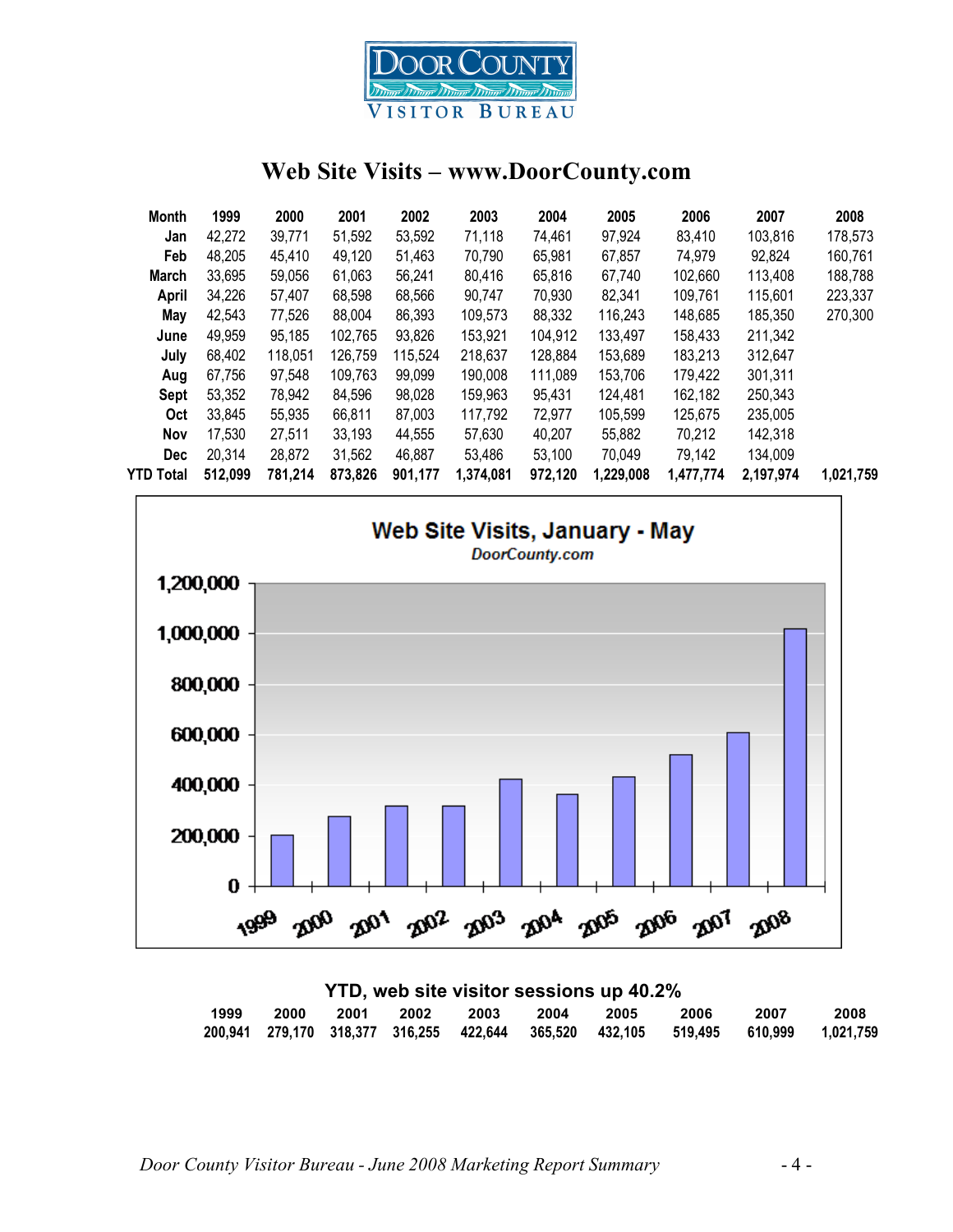

## **Info/Statistics for Door County's on-line video travel show**

*Through May 31, 2008*

#### **Some recent statistics about the show**

Through May 31, *Explore The Door* web activity has represented about **3.64%** of the site's traffic since September 2006, based on site visits.

Show episodes were viewed **4,662** times on DoorCounty.com in May 2008, and have been viewed a total of **88,548** times on DoorCounty.com since the show began.

In addition to on-line views, show episodes were downloaded **1,593** times in May 2008. **25,168** episodes of the show have been downloaded from the site and through iTunes since the show began.

Show segments posted on YouTube were viewed **2,695** times in May 2008. Show segments have been posted on YouTube since June 2007, and since then they have gotten a total of **20,216** views.

**44** different segments have been filmed and included as part of the 15 episodes of the show that have been released.

In addition to the show being available on DoorCounty.com, it is also available through the iTunes music store, through YouTube as mentioned above, and is also available via local access TV stations in Door County communities that have local access TV channels. There is no charge to the DCVB for local access air play, and local feedback for the show continues to be extremely positive.

The first episode of *Explore The Door* was posted on DoorCounty.com on September 20, 2006.

#### **Show Overview**

*Explore The Door*, a video travel podcast about Door County, was created to highlight for potential visitors the eclectic mix of attractions and activities that can be experienced in Door County. While a majority of DCVB programs act as direct marketing pieces, *Explore The Door* is designed to be an image marketing tool. The program, through audio/visual interaction rather than the static images and text of traditional web sites, is meant to encourage travelers who are researching their vacation options to choose Door County as their travel destination. With increasing traveler consumption of on-line media content, specifically video, it gives Door County an opportunity to influence and persuade potential visitors to choose Door County in a way that had not been available to the DCVB prior to the start of this video travel podcast image marketing initiative. We believe we've been and continue to be ahead of the curve with this initiative, as other destinations around the country are just now trying to catch up and implement similar programs for their destinations.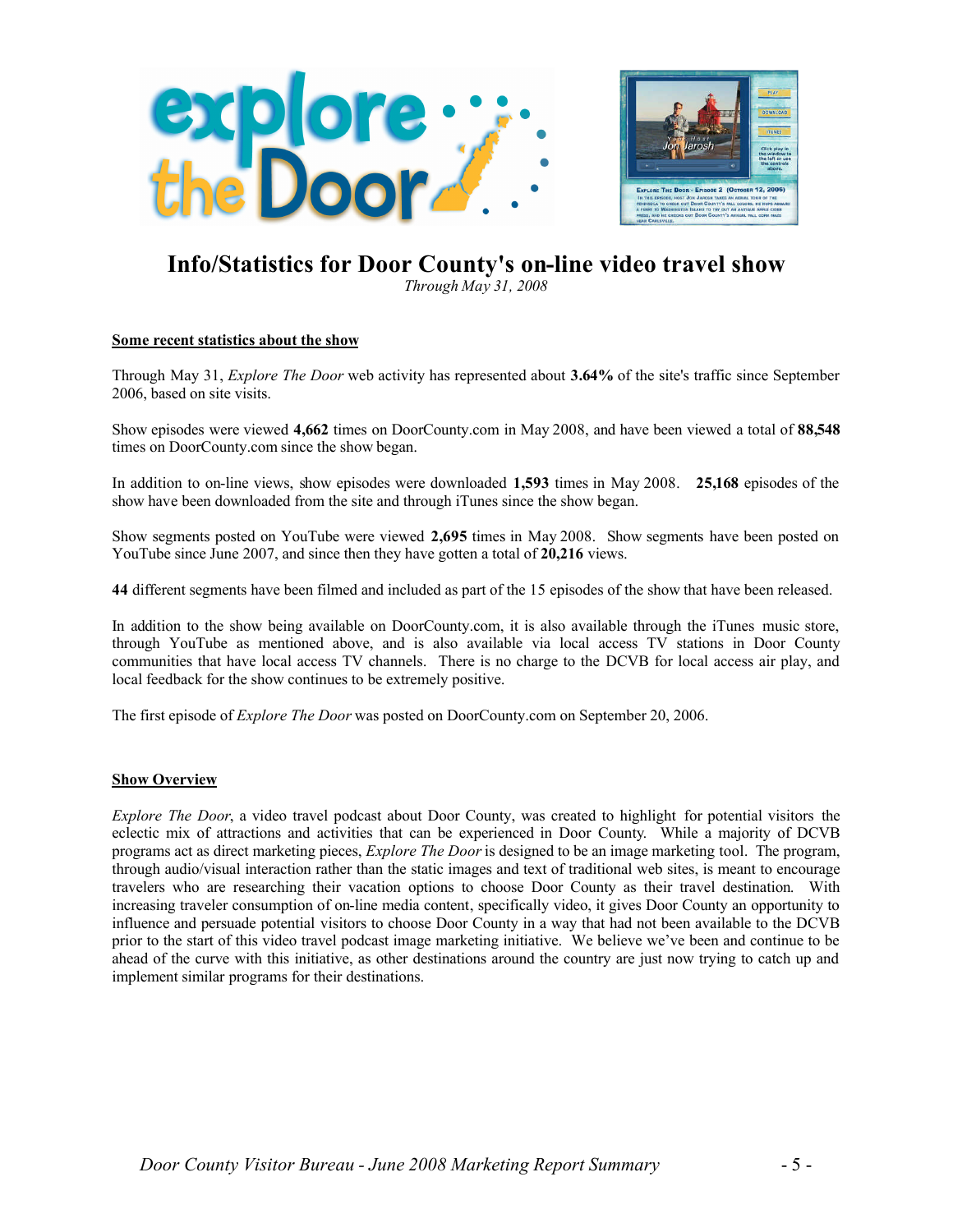## **Door County Visitor Center People Traffic**

*A people counter was installed in DCVB lobby in late April 2006*

|                  | 2006   | 2007   | 2008  | 2009 | 2010 | 2011 | 2012 | 2013                                                                    | 2014 |
|------------------|--------|--------|-------|------|------|------|------|-------------------------------------------------------------------------|------|
| January          | ۰      | 759    | n/a   |      |      |      |      |                                                                         |      |
| February         | ۰      | 676    | 658   |      |      |      |      |                                                                         |      |
| <b>March</b>     | ۰      | 989    | 929   |      |      |      |      |                                                                         |      |
| <b>April</b>     | ۰      | 529    | 1,180 |      |      |      |      |                                                                         |      |
| May              | 3,535  | 3,313  | 3,387 |      |      |      |      |                                                                         |      |
| June             | 5,196  | 4,826  |       |      |      |      |      |                                                                         |      |
| July             | 8,058  | 7,596  |       |      |      |      |      |                                                                         |      |
| <b>August</b>    | 7,423  | 6,902  |       |      |      |      |      |                                                                         |      |
| <b>September</b> | 6,040  | 5,076  |       |      |      |      |      |                                                                         |      |
| October          | 5,208  | 5,075  |       |      |      |      |      |                                                                         |      |
| <b>November</b>  | 1,019  | 1,035  |       |      |      |      |      |                                                                         |      |
| <b>December</b>  | 867    | 693    |       |      |      |      |      | Due to an equipment malfunction, data is not available for January 2008 |      |
| <b>Total</b>     | 37,346 | 37,469 | 6,154 |      |      |      |      |                                                                         |      |





*Door County Visitor Bureau - June 2008 Marketing Report Summary* - 6 -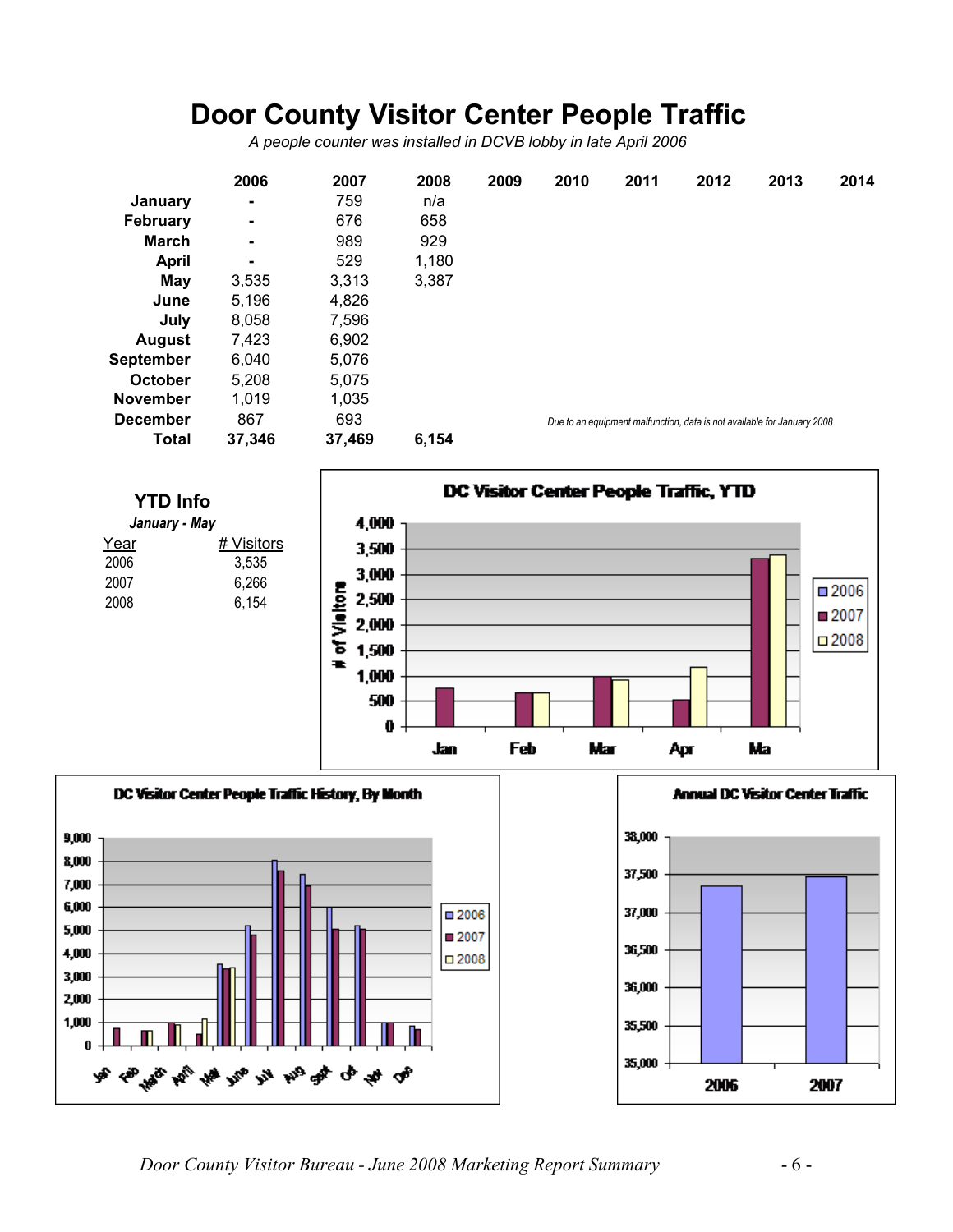## **Door County 2007-08 Media Coverage Summary**

*From our BurrellesLuce Media Monitoring Contract*

### **Year To Date**

|                |                 | <b>Impressions</b> |           | <b>Ad Value Equivilency</b> |                 |               |              |
|----------------|-----------------|--------------------|-----------|-----------------------------|-----------------|---------------|--------------|
| Annual<br>Goal | <b>YTD Goal</b> | <b>YTD Actual</b>  | % of goal | Annual<br>Goal              | <b>YTD Goal</b> | YTD<br>Actual | % of<br>goal |
| 50,000,000     | 41,666,667      | 44,550,131         | 107%      | \$2,900,000                 | \$2,416,667     | \$1,640,147   | 68%          |

| <b>Monthly</b> |      |                    |             |  |  |  |  |
|----------------|------|--------------------|-------------|--|--|--|--|
|                | Hits | <b>Impressions</b> | <b>AVE</b>  |  |  |  |  |
| Aug '07        | 68   | 4,639,502          | \$583,447   |  |  |  |  |
| Sept '07       | 37   | 10,528,917         | \$131,391   |  |  |  |  |
| Oct '07        | 31   | 3,734,289          | \$78,395    |  |  |  |  |
| Nov '07        | 16   | 1,694,221          | \$96,713    |  |  |  |  |
| Dec '07        | 17   | 1,561,622          | \$92,197    |  |  |  |  |
| Jan '08        | 33   | 2,953,633          | \$72,177    |  |  |  |  |
| Feb '08        | 14   | 1,405,719          | \$69,300    |  |  |  |  |
| March '08      | 24   | 5,903,725          | \$215,954   |  |  |  |  |
| April '08      | 7    | 906,387            | \$23,409    |  |  |  |  |
| May '08*       | 46   | 11,222,116         | \$277,164   |  |  |  |  |
| June '08*      |      |                    |             |  |  |  |  |
| July '08*      |      |                    |             |  |  |  |  |
| <b>TOTALS</b>  | 293  | 44,550,131         | \$1,640,147 |  |  |  |  |



|              |             | Quarterly          |             |                     |
|--------------|-------------|--------------------|-------------|---------------------|
|              | <b>Hits</b> | <b>Impressions</b> | <b>AVE</b>  |                     |
| 1st Quarter  | 136         | 18,902,708         | \$793,233   | (Aug, Sept, Oct)    |
| 2nd Quarter  | 66          | 6,209,476          | \$261,087   | (Nov, Dec, Jan)     |
| 3rd Quarter  | 45          | 8,215,831          | \$308,663   | (Feb, March, April) |
| 4th Quarter* | 46          | 11,222,116         | \$277,164   | (May, June, July)   |
| TOTALS       | 293         | 44,550,131         | \$1,640,147 |                     |

*\* monthly reporting not yet complete due to 4-5 week lag time in reporting by BurrellesLuce*

**This data taken from the DCVB's ongoing media monitoring program as contracted through BurrellesLuce Media Monitoring Services. These figures are separate from Geiger & Associates, as not all of the articles generated by the Geiger press trips get picked up by BurrellesLuce. Additionally, photographs are not included in the AVE calculations provided by BurrellesLuce.**